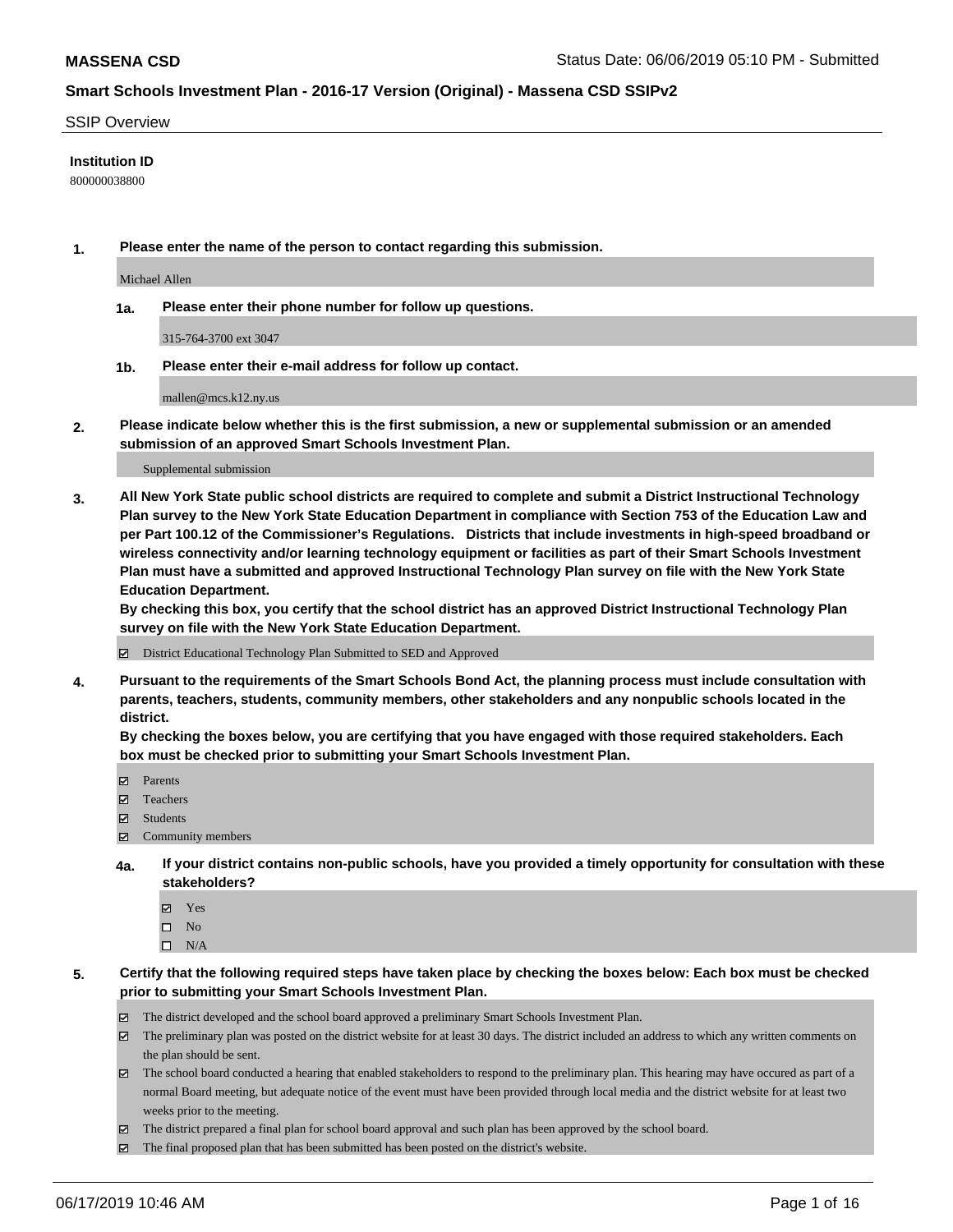SSIP Overview

**5a. Please upload the proposed Smart Schools Investment Plan (SSIP) that was posted on the district's website, along with any supporting materials. Note that this should be different than your recently submitted Educational Technology Survey. The Final SSIP, as approved by the School Board, should also be posted on the website and remain there during the course of the projects contained therein.**

Massena CSD - SSIP2 V2.pdf

**5b. Enter the webpage address where the final Smart Schools Investment Plan is posted. The Plan should remain posted for the life of the included projects.**

https://www.mcs.k12.ny.us/apps/pages/index.jsp?uREC\_ID=804382&type=d&pREC\_ID=1192866

**6. Please enter an estimate of the total number of students and staff that will benefit from this Smart Schools Investment Plan based on the cumulative projects submitted to date.**

3,000

**7. An LEA/School District may partner with one or more other LEA/School Districts to form a consortium to pool Smart Schools Bond Act funds for a project that meets all other Smart School Bond Act requirements. Each school district participating in the consortium will need to file an approved Smart Schools Investment Plan for the project and submit a signed Memorandum of Understanding that sets forth the details of the consortium including the roles of each respective district.**

 $\Box$  The district plans to participate in a consortium to partner with other school district(s) to implement a Smart Schools project.

#### **8. Please enter the name and 6-digit SED Code for each LEA/School District participating in the Consortium.**

| Partner LEA/District | <b>ISED BEDS Code</b> |
|----------------------|-----------------------|
| (No Response)        | (No Response)         |

#### **9. Please upload a signed Memorandum of Understanding with all of the participating Consortium partners.**

(No Response)

**10. Your district's Smart Schools Bond Act Allocation is:**

\$2,415,023

**11. Enter the budget sub-allocations by category that you are submitting for approval at this time. If you are not budgeting SSBA funds for a category, please enter 0 (zero.) If the value entered is \$0, you will not be required to complete that survey question.**

|                                       | Sub-<br>Allocations |
|---------------------------------------|---------------------|
| School Connectivity                   | $\overline{0}$      |
| Connectivity Projects for Communities | $\Omega$            |
| <b>Classroom Technology</b>           | 450,932             |
| Pre-Kindergarten Classrooms           | $\overline{0}$      |
| Replace Transportable Classrooms      | $\Omega$            |
| High-Tech Security Features           | $\Omega$            |
| Totals:                               | 450,932             |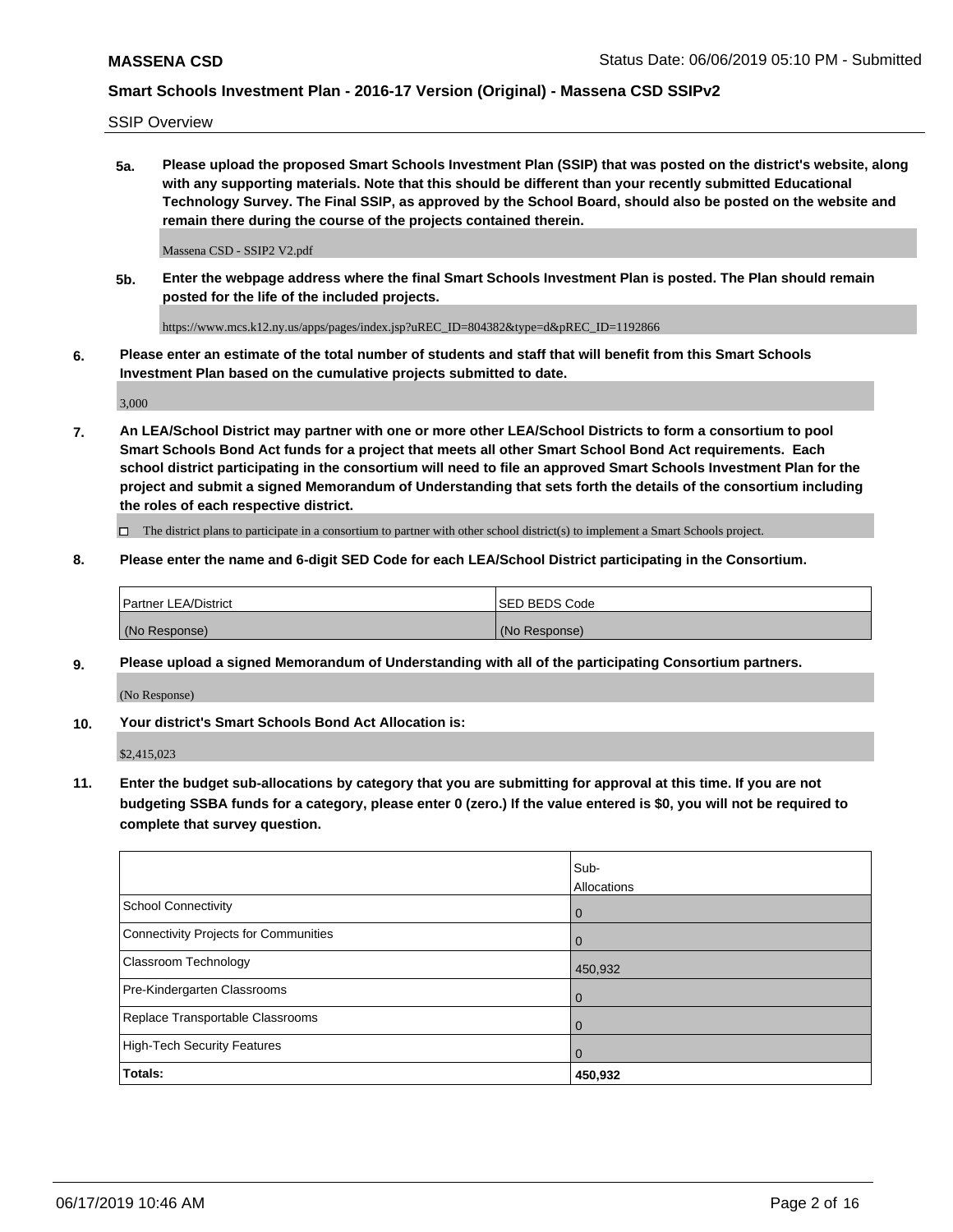School Connectivity

- **1. In order for students and faculty to receive the maximum benefit from the technology made available under the Smart Schools Bond Act, their school buildings must possess sufficient connectivity infrastructure to ensure that devices can be used during the school day. Smart Schools Investment Plans must demonstrate that:**
	- **• sufficient infrastructure that meets the Federal Communications Commission's 100 Mbps per 1,000 students standard currently exists in the buildings where new devices will be deployed, or**
	- **• is a planned use of a portion of Smart Schools Bond Act funds, or**
	- **• is under development through another funding source.**

**Smart Schools Bond Act funds used for technology infrastructure or classroom technology investments must increase the number of school buildings that meet or exceed the minimum speed standard of 100 Mbps per 1,000 students and staff within 12 months. This standard may be met on either a contracted 24/7 firm service or a "burstable" capability. If the standard is met under the burstable criteria, it must be:**

**1. Specifically codified in a service contract with a provider, and**

**2. Guaranteed to be available to all students and devices as needed, particularly during periods of high demand, such as computer-based testing (CBT) periods.**

**Please describe how your district already meets or is planning to meet this standard within 12 months of plan submission.**

(No Response)

**1a. If a district believes that it will be impossible to meet this standard within 12 months, it may apply for a waiver of this requirement, as described on the Smart Schools website. The waiver must be filed and approved by SED prior to submitting this survey.**

 $\Box$  By checking this box, you are certifying that the school district has an approved waiver of this requirement on file with the New York State Education Department.

#### **2. Connectivity Speed Calculator (Required)**

|                         | l Number of<br><b>Students</b> | Multiply by<br>100 Kbps | Divide by 1000 Current Speed<br>to Convert to<br>Required<br>l Speed in Mb | lin Mb           | Expected<br>Speed to be<br>Attained Within   Required<br>12 Months | <b>Expected Date</b><br>When<br>Speed Will be<br>Met |
|-------------------------|--------------------------------|-------------------------|----------------------------------------------------------------------------|------------------|--------------------------------------------------------------------|------------------------------------------------------|
| <b>Calculated Speed</b> | (No<br>Response)               | (No Response)           | (No<br>Response)                                                           | (No<br>Response) | (No<br>Response)                                                   | (No<br>Response)                                     |

**3. Describe how you intend to use Smart Schools Bond Act funds for high-speed broadband and/or wireless connectivity projects in school buildings.**

(No Response)

**4. Describe the linkage between the district's District Instructional Technology Plan and the proposed projects. (There should be a link between your response to this question and your response to Question 1 in Part E. Curriculum and Instruction "What are the district's plans to use digital connectivity and technology to improve teaching and learning?)**

(No Response)

**5. If the district wishes to have students and staff access the Internet from wireless devices within the school building, or in close proximity to it, it must first ensure that it has a robust Wi-Fi network in place that has sufficient bandwidth to meet user demand.**

**Please describe how you have quantified this demand and how you plan to meet this demand.**

(No Response)

**6. As indicated on Page 5 of the guidance, the Office of Facilities Planning will have to conduct a preliminary review**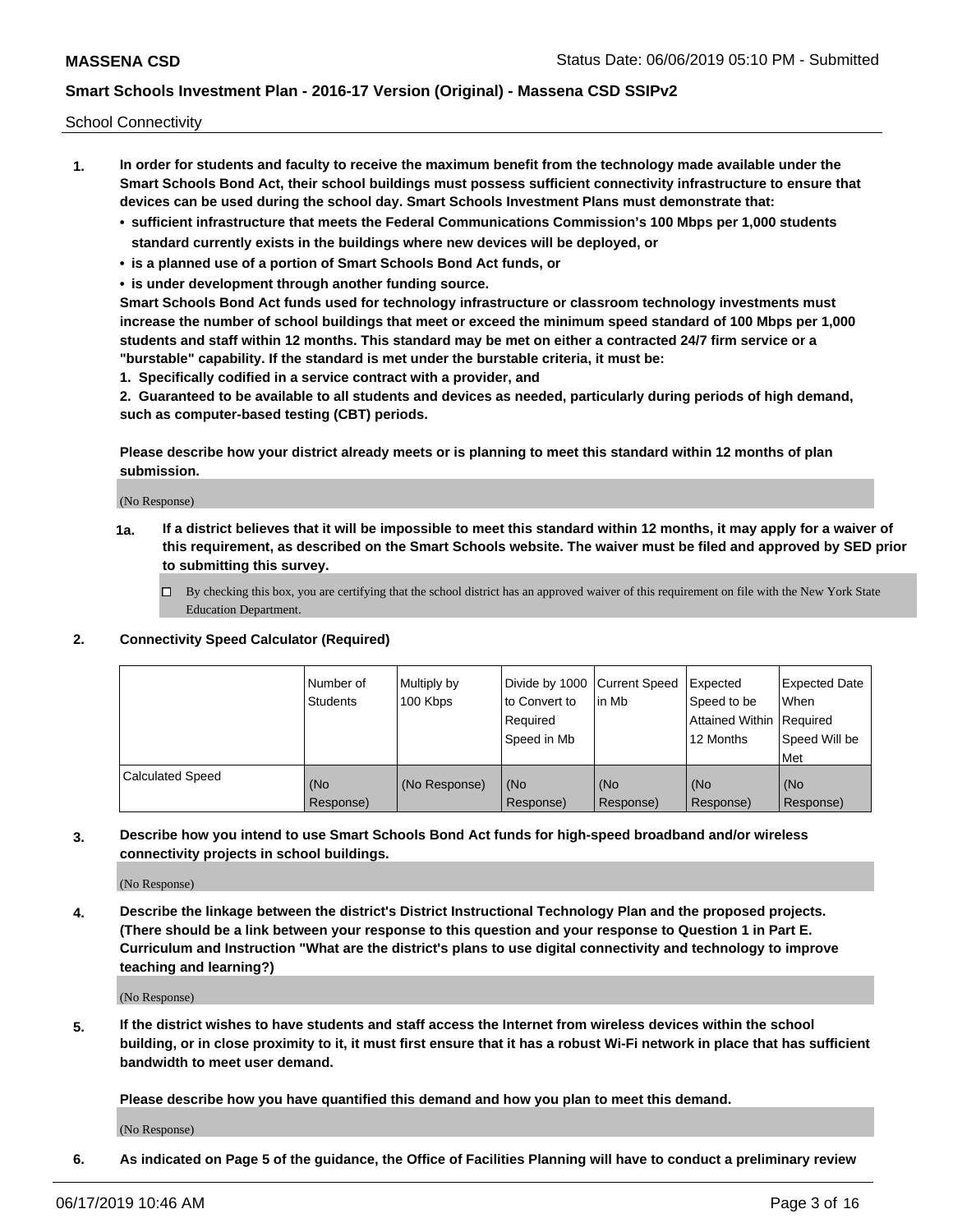School Connectivity

**of all capital projects, including connectivity projects.**

**Please indicate on a separate row each project number given to you by the Office of Facilities Planning.**

| Project Number |  |
|----------------|--|
|                |  |
| (No Response)  |  |
|                |  |

**7. Certain high-tech security and connectivity infrastructure projects may be eligible for an expedited review process as determined by the Office of Facilities Planning.**

**Was your project deemed eligible for streamlined review?**

(No Response)

**8. Include the name and license number of the architect or engineer of record.**

| Name          | License Number |
|---------------|----------------|
| (No Response) | (No Response)  |

**9. If you are submitting an allocation for School Connectivity complete this table. Note that the calculated Total at the bottom of the table must equal the Total allocation for this category that you entered in the SSIP Overview overall budget.** 

|                                            | Sub-              |
|--------------------------------------------|-------------------|
|                                            | <b>Allocation</b> |
| Network/Access Costs                       | (No Response)     |
| <b>Outside Plant Costs</b>                 | (No Response)     |
| School Internal Connections and Components | (No Response)     |
| <b>Professional Services</b>               | (No Response)     |
| Testing                                    | (No Response)     |
| <b>Other Upfront Costs</b>                 | (No Response)     |
| <b>Other Costs</b>                         | (No Response)     |
| Totals:                                    | 0                 |

**10. Please detail the type, quantity, per unit cost and total cost of the eligible items under each sub-category. This is especially important for any expenditures listed under the "Other" category. All expenditures must be eligible for tax-exempt financing to be reimbursed through the SSBA. Sufficient detail must be provided so that we can verify this is the case. If you have any questions, please contact us directly through smartschools@nysed.gov. NOTE: Wireless Access Points should be included in this category, not under Classroom Educational Technology, except those that will be loaned/purchased for nonpublic schools.**

| Select the allowable expenditure | Item to be purchased | Quantity      | <b>Cost per Item</b> | <b>Total Cost</b> |
|----------------------------------|----------------------|---------------|----------------------|-------------------|
| type.                            |                      |               |                      |                   |
| Repeat to add another item under |                      |               |                      |                   |
| each type.                       |                      |               |                      |                   |
| (No Response)                    | (No Response)        | (No Response) | (No Response)        | (No Response)     |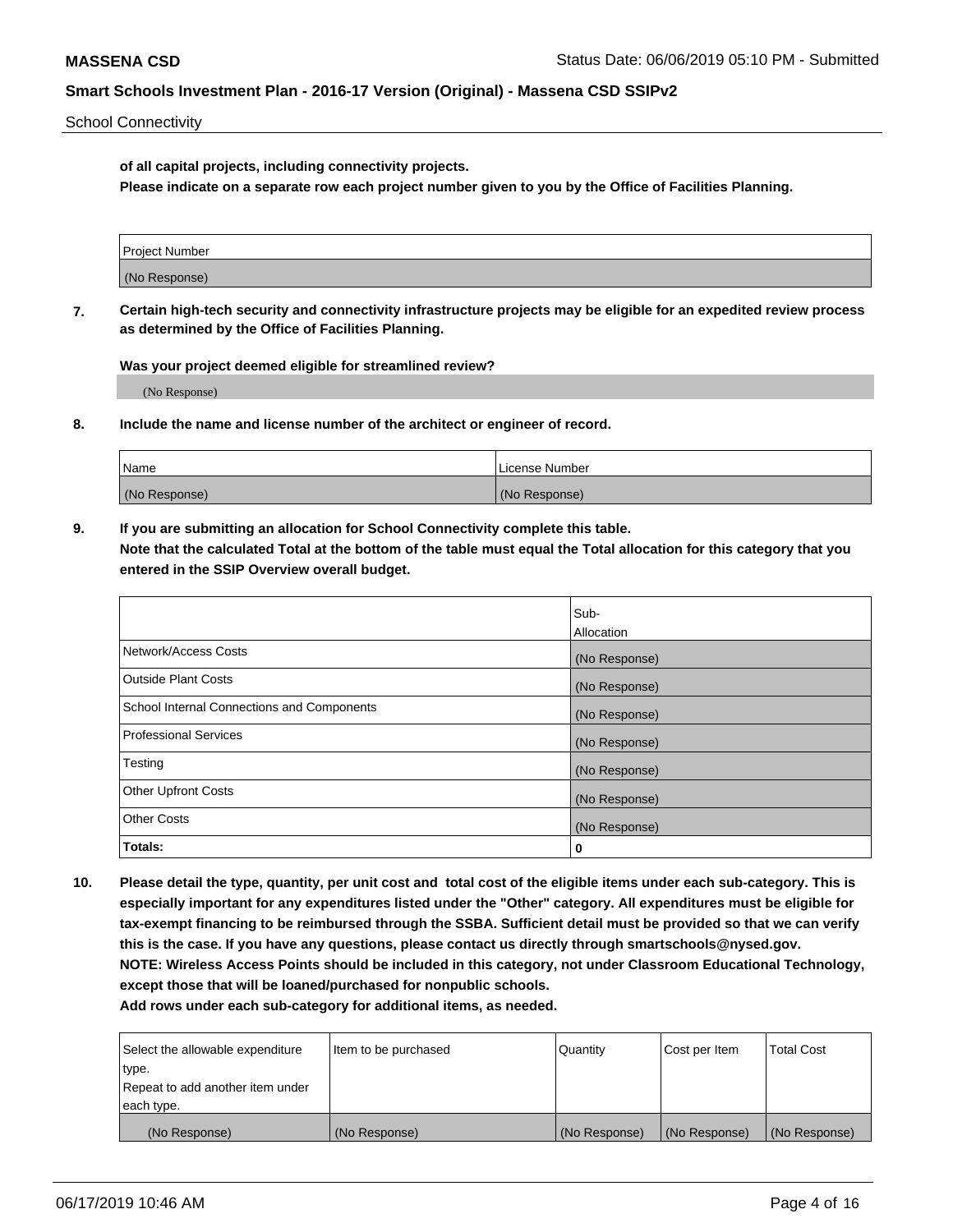Community Connectivity (Broadband and Wireless)

**1. Describe how you intend to use Smart Schools Bond Act funds for high-speed broadband and/or wireless connectivity projects in the community.**

(No Response)

**2. Please describe how the proposed project(s) will promote student achievement and increase student and/or staff access to the Internet in a manner that enhances student learning and/or instruction outside of the school day and/or school building.**

(No Response)

**3. Community connectivity projects must comply with all the necessary local building codes and regulations (building and related permits are not required prior to plan submission).**

 $\Box$  I certify that we will comply with all the necessary local building codes and regulations.

**4. Please describe the physical location of the proposed investment.**

(No Response)

**5. Please provide the initial list of partners participating in the Community Connectivity Broadband Project, along with their Federal Tax Identification (Employer Identification) number.**

| <b>Project Partners</b> | Federal ID#   |
|-------------------------|---------------|
| (No Response)           | (No Response) |

**6. If you are submitting an allocation for Community Connectivity, complete this table.**

**Note that the calculated Total at the bottom of the table must equal the Total allocation for this category that you entered in the SSIP Overview overall budget.**

|                                    | Sub-Allocation |
|------------------------------------|----------------|
| Network/Access Costs               | (No Response)  |
| <b>Outside Plant Costs</b>         | (No Response)  |
| <b>Tower Costs</b>                 | (No Response)  |
| <b>Customer Premises Equipment</b> | (No Response)  |
| <b>Professional Services</b>       | (No Response)  |
| Testing                            | (No Response)  |
| <b>Other Upfront Costs</b>         | (No Response)  |
| <b>Other Costs</b>                 | (No Response)  |
| Totals:                            | 0              |

**7. Please detail the type, quantity, per unit cost and total cost of the eligible items under each sub-category. This is especially important for any expenditures listed under the "Other" category. All expenditures must be capital-bond eligible to be reimbursed through the SSBA. If you have any questions, please contact us directly through smartschools@nysed.gov.**

| Select the allowable expenditure | Item to be purchased | Quantity      | Cost per Item | <b>Total Cost</b> |
|----------------------------------|----------------------|---------------|---------------|-------------------|
| type.                            |                      |               |               |                   |
| Repeat to add another item under |                      |               |               |                   |
| each type.                       |                      |               |               |                   |
| (No Response)                    | (No Response)        | (No Response) | (No Response) | (No Response)     |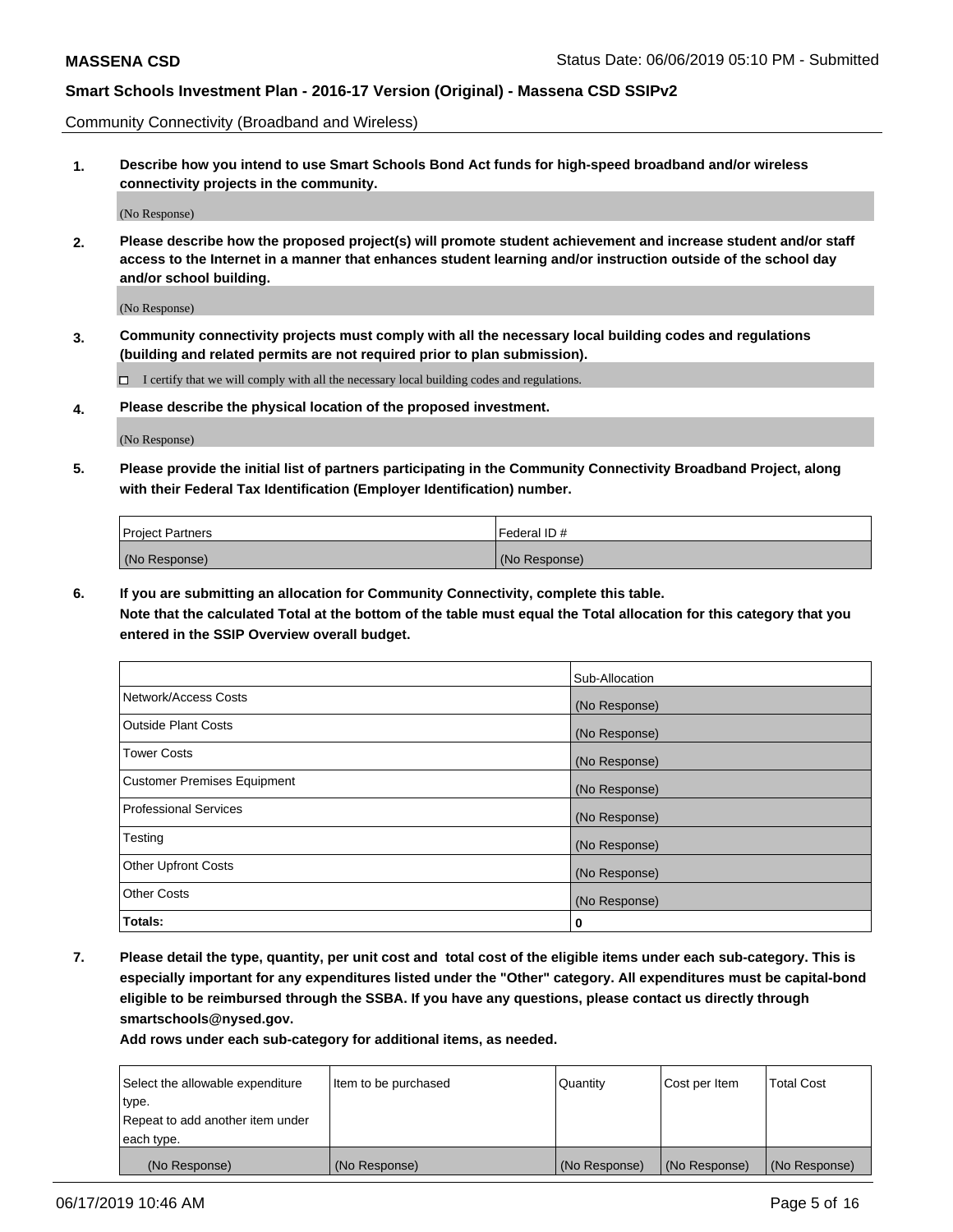#### Classroom Learning Technology

**1. In order for students and faculty to receive the maximum benefit from the technology made available under the Smart Schools Bond Act, their school buildings must possess sufficient connectivity infrastructure to ensure that devices can be used during the school day. Smart Schools Investment Plans must demonstrate that sufficient infrastructure that meets the Federal Communications Commission's 100 Mbps per 1,000 students standard currently exists in the buildings where new devices will be deployed, or is a planned use of a portion of Smart Schools Bond Act funds, or is under development through another funding source. Smart Schools Bond Act funds used for technology infrastructure or classroom technology investments must increase the number of school buildings that meet or exceed the minimum speed standard of 100 Mbps per 1,000 students and staff within 12 months. This standard may be met on either a contracted 24/7 firm service or a "burstable" capability. If the standard is met under the burstable criteria, it must be:**

**1. Specifically codified in a service contract with a provider, and**

**2. Guaranteed to be available to all students and devices as needed, particularly during periods of high demand, such as computer-based testing (CBT) periods.**

**Please describe how your district already meets or is planning to meet this standard within 12 months of plan submission.**

Massena CSD currently maintains a 500MB connection to the internet through St. Lawrence Internet Connection (SLIC) to support approximately 2750 students enrolled in the district.

- **1a. If a district believes that it will be impossible to meet this standard within 12 months, it may apply for a waiver of this requirement, as described on the Smart Schools website. The waiver must be filed and approved by SED prior to submitting this survey.**
	- By checking this box, you are certifying that the school district has an approved waiver of this requirement on file with the New York State Education Department.

### **2. Connectivity Speed Calculator (Required)**

|                         | l Number of<br><b>Students</b> | Multiply by<br>100 Kbps | Divide by 1000 Current Speed<br>to Convert to<br>Required<br>Speed in Mb | lin Mb | Expected<br>Speed to be<br>Attained Within Required<br>12 Months | <b>Expected Date</b><br>When<br>Speed Will be<br>Met |
|-------------------------|--------------------------------|-------------------------|--------------------------------------------------------------------------|--------|------------------------------------------------------------------|------------------------------------------------------|
| <b>Calculated Speed</b> | 2.750                          | 275,000                 | 275                                                                      | 500    | 500                                                              | Met                                                  |

**3. If the district wishes to have students and staff access the Internet from wireless devices within the school building, or in close proximity to it, it must first ensure that it has a robust Wi-Fi network in place that has sufficient bandwidth to meet user demand.**

**Please describe how you have quantified this demand and how you plan to meet this demand.**

Massena CSD currently has a complete wireless infrastructure in all seven of its school buildings. The current wireless network provides wireless access to every classroom, shared learning space and administration office throughout the district.

**4. All New York State public school districts are required to complete and submit an Instructional Technology Plan survey to the New York State Education Department in compliance with Section 753 of the Education Law and per Part 100.12 of the Commissioner's Regulations.**

**Districts that include educational technology purchases as part of their Smart Schools Investment Plan must have a submitted and approved Instructional Technology Plan survey on file with the New York State Education Department.**

By checking this box, you are certifying that the school district has an approved Instructional Technology Plan survey on file with the New York State Education Department.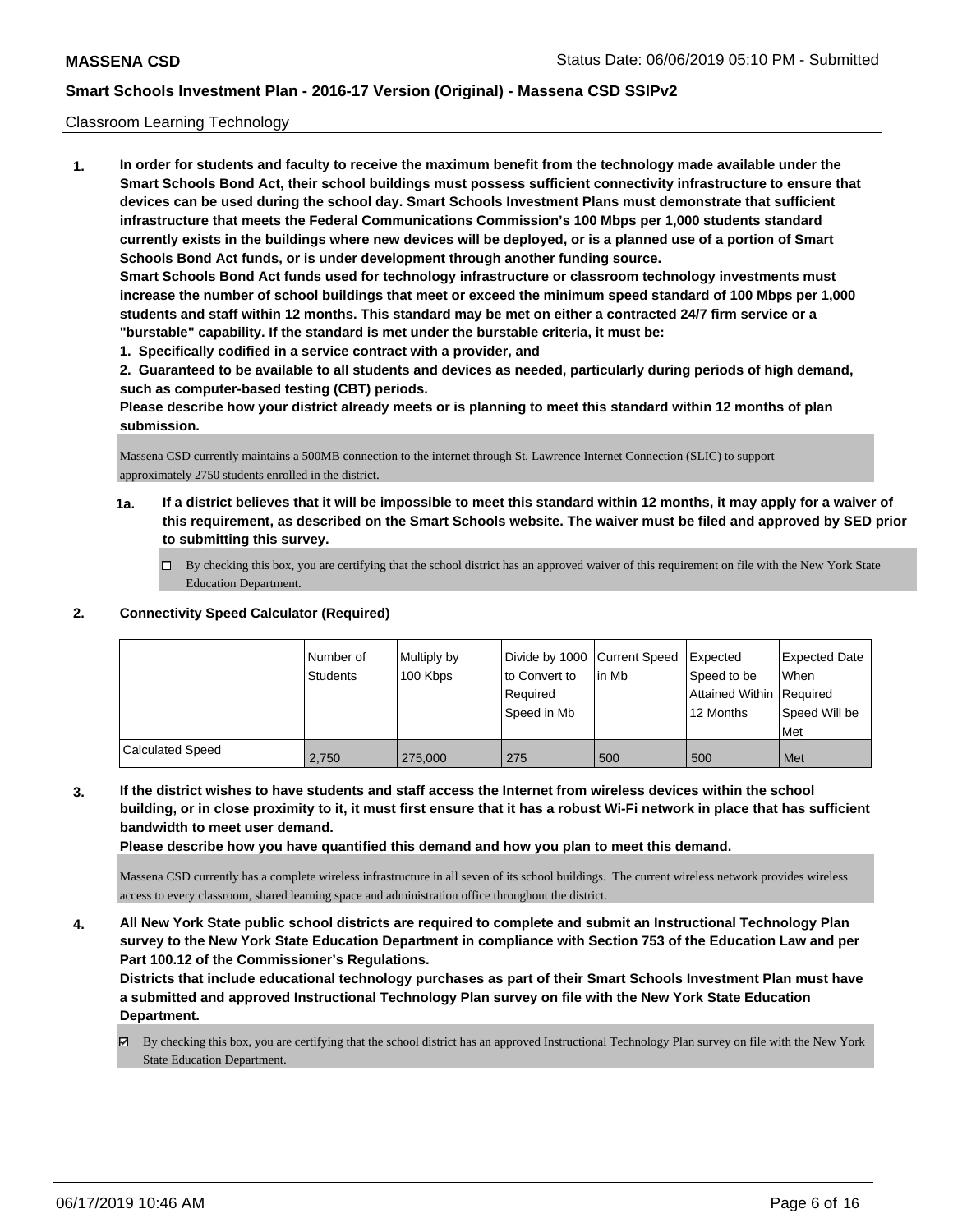#### Classroom Learning Technology

## **5. Describe the devices you intend to purchase and their compatibility with existing or planned platforms or systems. Specifically address the adequacy of each facility's electrical, HVAC and other infrastructure necessary to install and support the operation of the planned technology.**

The District will be using this round of funding to provide additional Mobile Chromebook Carts for our Kindergarten through Twelfth grade students. In addition the District is looking to purchasing Technology Lab equipment and Video Production equipment to support new created elective classes. The combination of theses purchases will enable student learning and engagement and offers the ability for independent instruction or classroom group collaboration. Students will be able to work in a real time environment and access a global community. The additional Mobile Chromebook carts, technology lab equipment and video production equipment will work with our current wireless and network infrastructure. The District currently owns several Chromebooks and the district has already tested functionality, usability and stability.

#### **6. Describe how the proposed technology purchases will:**

- **> enhance differentiated instruction;**
- **> expand student learning inside and outside the classroom;**
- **> benefit students with disabilities and English language learners; and**
- **> contribute to the reduction of other learning gaps that have been identified within the district.**

**The expectation is that districts will place a priority on addressing the needs of students who struggle to succeed in a rigorous curriculum. Responses in this section should specifically address this concern and align with the district's Instructional Technology Plan (in particular Question 2 of E. Curriculum and Instruction: "Does the district's instructional technology plan address the needs of students with disabilities to ensure equitable access to instruction, materials and assessments?" and Question 3 of the same section: "Does the district's instructional technology plan address the provision of assistive technology specifically for students with disabilities to ensure access to and participation in the general curriculum?"**

The technology purchased for our students will continue to support all students. Goal six of the Instructional Technology Plan states that it will continue equitable access for all stakeholders. There is a designated subcommittee to investigate best adaptive technologies to ensure students with disabilities have equitable access to and participation in the general education curriculum. In 2015-2016, the District began efforts to train all staff on Google Classroom and Google Apps. In October 2016, Massena CSD hosted a Google Summit for Education at its facility in which all staff were required to attend. As teachers begun to "flip " their classrooms and create collaborative online classroom all students including students with disabilities and ELLs will benefit from the use of Chromebooks. This will allow all learners to be engaged in any location which expands students learning inside and outside the classroom walls. In addition, on November 9th, 2017, Massena CSD hosted a Special Ed Spectacular at its facility in which all Special Education teachers from Massena CSD and neighboring schools attended. At this event a variety of topics were presented including IEP Writing Collaboration, Special Education Strategies, and Related Services. In Goal Two: Providing ongoing professional development, the district has committed to an instructional technology coach who provides teachers with 1 to 1 support and resources to meet the needs of all students. The Instructional coach provides specifically targeting training to all teachers, teacher assistants, special education teachers and teacher aides to meet the needs of their students.

To provide students, including students with disabilities, equitable access to instruction, materials and assessments, the Jr. High School will use the SSIP2 technologies in a 1-to-1 learning environment. Many of Jr. High textbooks are now online or have an online component, as well as interactive simulations, virtual field trips, and online instruction (i-Ready).

## **7. Where appropriate, describe how the proposed technology purchases will enhance ongoing communication with parents and other stakeholders and help the district facilitate technology-based regional partnerships, including distance learning and other efforts.**

Our teachers continue to receive professional development and training so they can implement instructional tools such as Google Classroom, Remind, and Google Sites as ways to increase their communication between students and parents. This past year, MCSD moved to a new webpage that integrates with Google Classroom and Google Calendar. This has provided a streamline notification system for all stakeholders. In addition, staff is using Google Hangouts and Communities to establish connections with other partners and countries beyond our walls. The Technology Department has deployed Cloud printing which allows for seamless access and productivity.The SSIP will greatly increase the capacity and facilitate utilization of blended learning and differentiation through flipped classrooms, shared classrooms and online classrooms.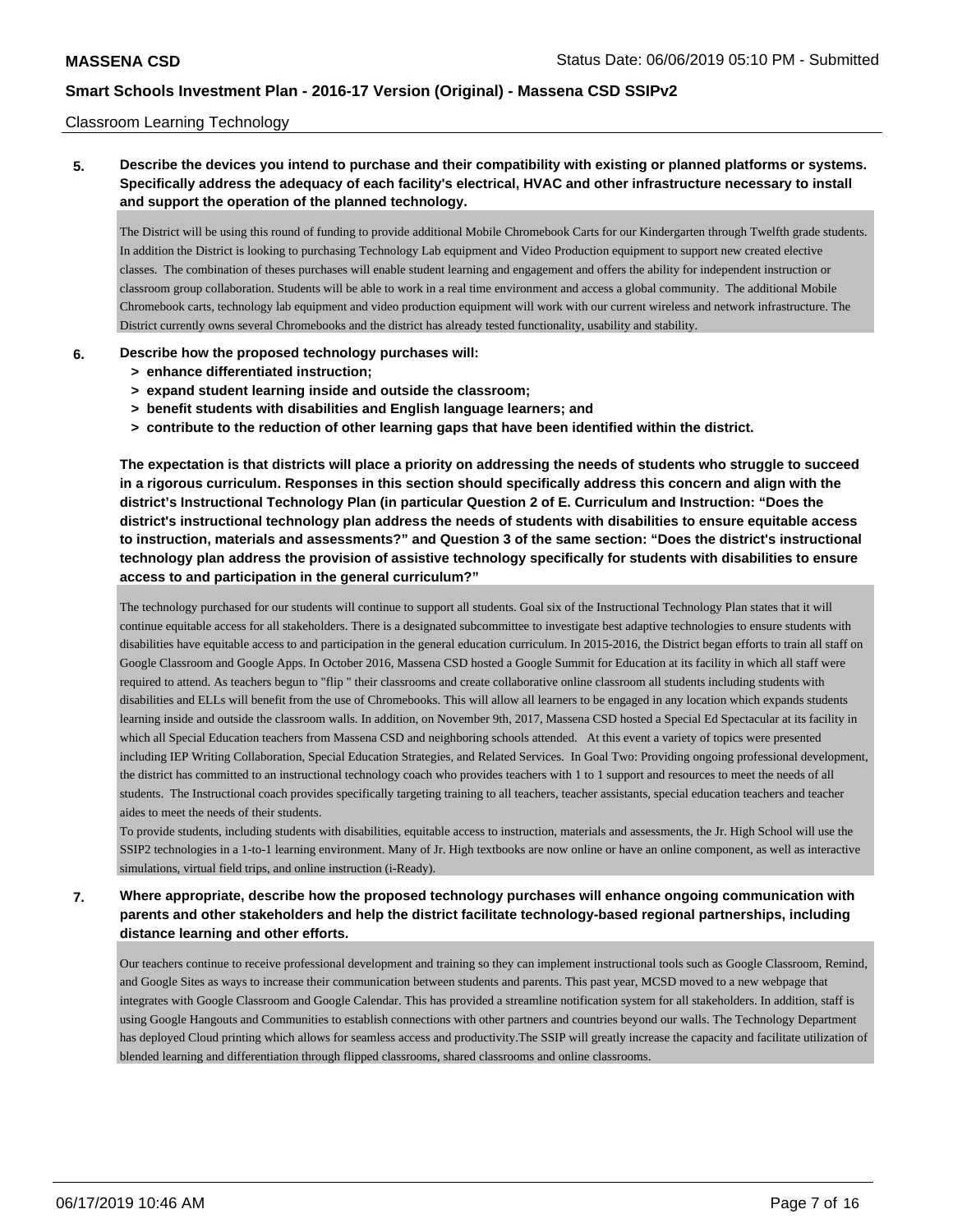#### Classroom Learning Technology

**8. Describe the district's plan to provide professional development to ensure that administrators, teachers and staff can employ the technology purchased to enhance instruction successfully.**

**Note: This response should be aligned and expanded upon in accordance with your district's response to Question 1 of F. Professional Development of your Instructional Technology Plan: "Please provide a summary of professional development offered to teachers and staff, for the time period covered by this plan, to support technology to enhance teaching and learning. Please include topics, audience and method of delivery within your summary."**

Professional development has always been a critical component to our success with implementing technology at Massena CSD. In the last seven years, the district has supported teachers in attending a four day summer technology camp through the local BOCES. MCSD also provides a district instructional technology coach, (ITC) who is able to meet with all staff on a 1 to 1, small group, large group basis. However, to support the increased technology from SSIP1, an ITCC (Instructional Technology Curriculum Coach, SLLBOCES) was added one day a week to provide PD and assist with curriculum integration for all staff. With the increase in classroom technology anticipated in SSIP2, the District has planned to increase this service to two days a week. These coaches also provide online video communication and collaboration. Massena CSD hosted a Google Learning Summit in 2016 and a Special Ed Spectacular Summit in 2017. Staff were required to attend and our hope was that these staff members have become excited to share the ideas and concepts. To support the use of the mobile Chromebook carts we will continue our efforts in working with teachers on tools that support the concept of digital culture in the classroom. At the Google Summit hosted by Massena several topics were covered such as, Google Basics, Google Classroom, Google Maps, Google Cardboard, Google Apps for Administrators, and Flipped Classrooms. At the Special Ed Spectacular Summit, topics such as IEP Writing Collaboration, Special Education Strategies, Trauma Informed Instruction and Related Services were covered. The District continues to use webinars, video conference and face-to-face instruction and professional development to provide continuing education and best practices for all staff at MCS.

- **9. Districts must contact the SUNY/CUNY teacher preparation program that supplies the largest number of the district's new teachers to request advice on innovative uses and best practices at the intersection of pedagogy and educational technology.**
	- By checking this box, you certify that you have contacted the SUNY/CUNY teacher preparation program that supplies the largest number of your new teachers to request advice on these issues.
	- **9a. Please enter the name of the SUNY or CUNY Institution that you contacted.**

SUNY at Potsdam

**9b. Enter the primary Institution phone number.**

#### 315-267-2000

**9c. Enter the name of the contact person with whom you consulted and/or will be collaborating with on innovative uses of technology and best practices.**

Rebecca Duprey

**10. A district whose Smart Schools Investment Plan proposes the purchase of technology devices and other hardware must account for nonpublic schools in the district.**

#### **Are there nonpublic schools within your school district?**

**冈** Yes

 $\hfill \square$  No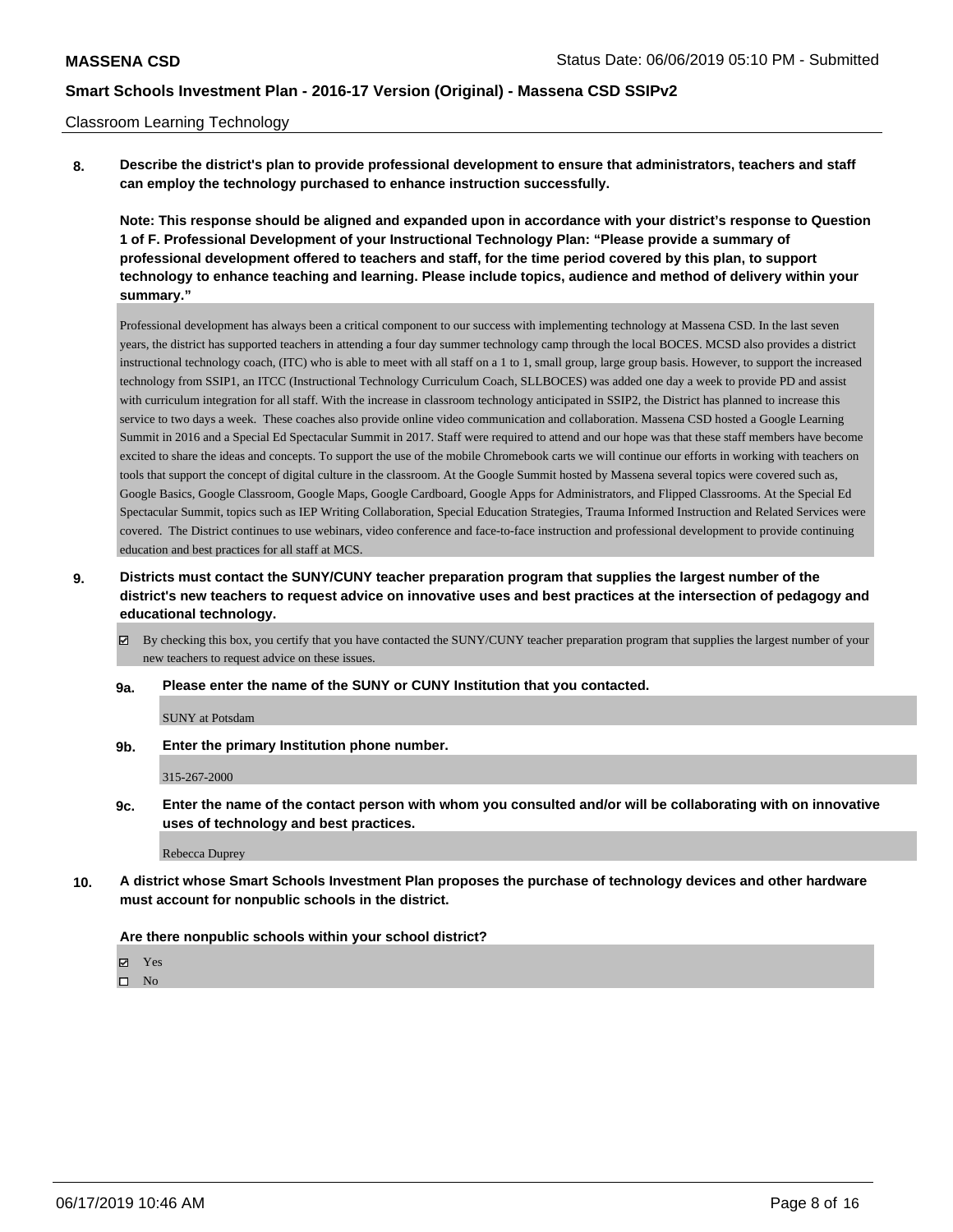#### Classroom Learning Technology

**10a. Describe your plan to loan purchased hardware to nonpublic schools within your district. The plan should use your district's nonpublic per-student loan amount calculated below, within the framework of the guidance. Please enter the date by which nonpublic schools must request classroom technology items. Also, specify in your response the devices that the nonpublic schools have requested, as well as in the in the Budget and the Expenditure Table at the end of the page.**

Massena CSD has met with the nonpublic schools to review the Smart Schools Investment Plan. They are currently meeting with their technology committees and outside stakeholders to determine the best educational purpose for the allocated monies. At this time, the nonpublic schools have not made any technology requests. The nonpublic schools will be given a date of August 1, 2019 to request the use of the devices. Massena CSD is reaching the maximum per pupil with this plan. The maximum the district can spend on the nonpublic schools on this plan is \$108 per pupil. The District continues to collaborate with the nonpublic schools and will providing the required quotes as needed.

**10b. A final Smart Schools Investment Plan cannot be approved until school authorities have adopted regulations specifying the date by which requests from nonpublic schools for the purchase and loan of Smart Schools Bond Act classroom technology must be received by the district.**

By checking this box, you certify that you have such a plan and associated regulations in place that have been made public.

**11. Nonpublic Classroom Technology Loan Calculator**

**The Smart Schools Bond Act provides that any Classroom Learning Technology purchases made using Smart Schools funds shall be lent, upon request, to nonpublic schools in the district. However, no school district shall be required to loan technology in amounts greater than the total obtained and spent on technology pursuant to the Smart Schools Bond Act and the value of such loan may not exceed the total of \$250 multiplied by the nonpublic school enrollment in the base year at the time of enactment.**

### **See:**

**http://www.p12.nysed.gov/mgtserv/smart\_schools/docs/Smart\_Schools\_Bond\_Act\_Guidance\_04.27.15\_Final.pdf.**

|                                       | 1. Classroom<br>Technology<br>Sub-allocation | l 2. Public<br>l Enrollment<br>$(2014 - 15)$ | l 3. Nonpublic<br>Enrollment<br>$(2014-15)$ | 4. Sum of<br>Public and<br>l Nonpublic<br>Enrollment | 15. Total Per<br>Pupil Sub-<br>allocation | l 6. Total<br>Nonpublic Loan<br>Amount |
|---------------------------------------|----------------------------------------------|----------------------------------------------|---------------------------------------------|------------------------------------------------------|-------------------------------------------|----------------------------------------|
| Calculated Nonpublic Loan<br>l Amount | 450.932                                      | 2.690                                        | 303                                         | 2,993                                                | 108                                       | 32.724                                 |

**12. To ensure the sustainability of technology purchases made with Smart Schools funds, districts must demonstrate a long-term plan to maintain and replace technology purchases supported by Smart Schools Bond Act funds. This sustainability plan shall demonstrate a district's capacity to support recurring costs of use that are ineligible for Smart Schools Bond Act funding such as device maintenance, technical support, Internet and wireless fees, maintenance of hotspots, staff professional development, building maintenance and the replacement of incidental items. Further, such a sustainability plan shall include a long-term plan for the replacement of purchased devices and equipment at the end of their useful life with other funding sources.**

By checking this box, you certify that the district has a sustainability plan as described above.

**13. Districts must ensure that devices purchased with Smart Schools Bond funds will be distributed, prepared for use, maintained and supported appropriately. Districts must maintain detailed device inventories in accordance with generally accepted accounting principles.**

By checking this box, you certify that the district has a distribution and inventory management plan and system in place.

**14. If you are submitting an allocation for Classroom Learning Technology complete this table.**

**Note that the calculated Total at the bottom of the table must equal the Total allocation for this category that you entered in the SSIP Overview overall budget.**

|                         | <b>Sub-Allocation</b> |
|-------------------------|-----------------------|
| Interactive Whiteboards | (No Response)         |
| Computer Servers        | (No Response)         |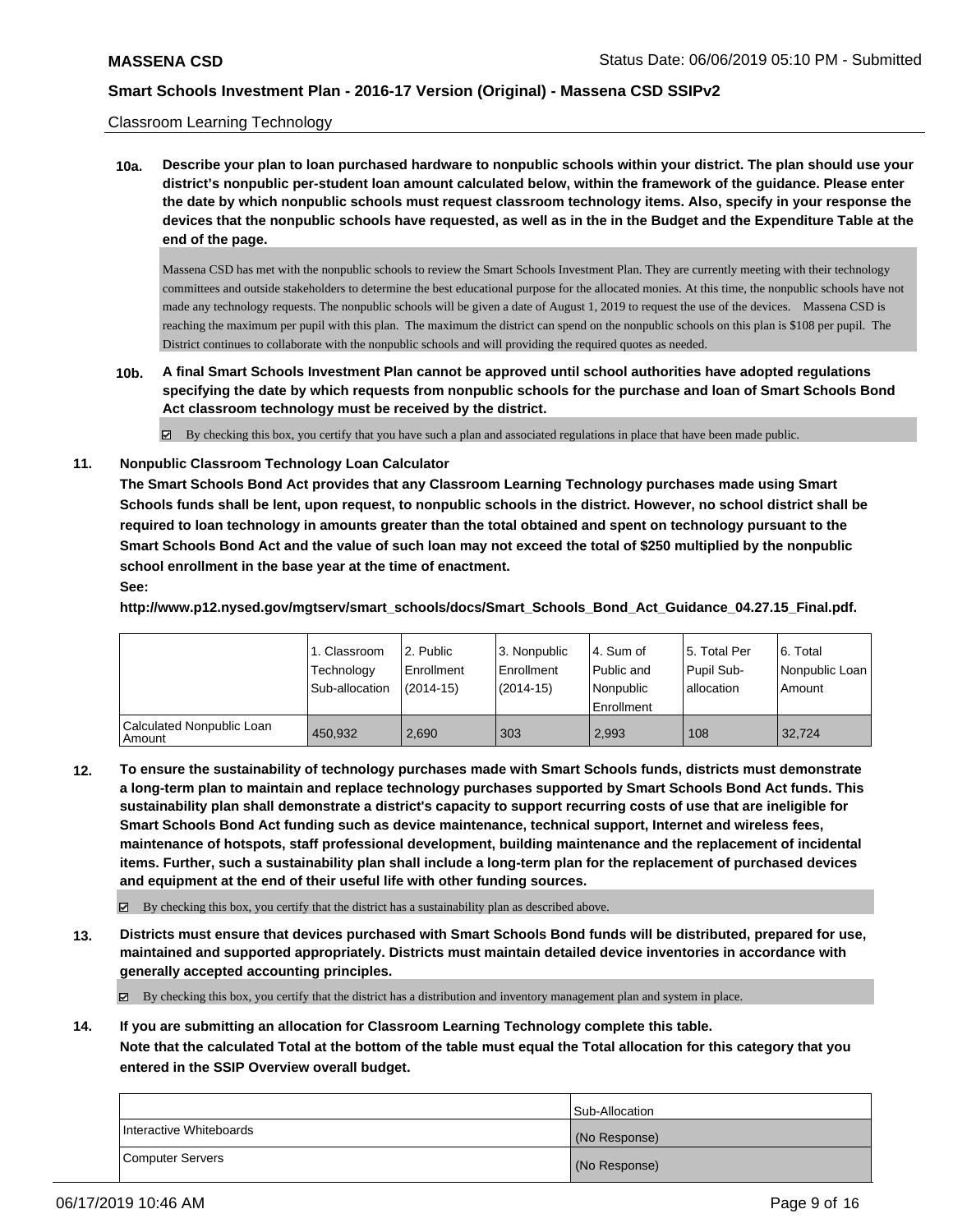Classroom Learning Technology

|                         | Sub-Allocation |
|-------------------------|----------------|
| Desktop Computers       | (No Response)  |
| <b>Laptop Computers</b> | 307,840        |
| <b>Tablet Computers</b> | (No Response)  |
| <b>Other Costs</b>      | 143,092        |
| Totals:                 | 450,932        |

**15. Please detail the type, quantity, per unit cost and total cost of the eligible items under each sub-category. This is especially important for any expenditures listed under the "Other" category. All expenditures must be capital-bond eligible to be reimbursed through the SSBA. If you have any questions, please contact us directly through smartschools@nysed.gov.**

**Please specify in the "Item to be Purchased" field which specific expenditures and items are planned to meet the district's nonpublic loan requirement, if applicable.**

**NOTE: Wireless Access Points that will be loaned/purchased for nonpublic schools should ONLY be included in this category, not under School Connectivity, where public school districts would list them. Add rows under each sub-category for additional items, as needed.**

| Select the allowable expenditure<br>type.<br>Repeat to add another item under<br>each type. | Item to be Purchased                 | Quantity       | Cost per Item | <b>Total Cost</b> |
|---------------------------------------------------------------------------------------------|--------------------------------------|----------------|---------------|-------------------|
| <b>Laptop Computers</b>                                                                     | <b>Dell Chromebooks</b>              | 1,040          | 296           | 307,840           |
| <b>Other Costs</b>                                                                          | <b>NEC LCD Projectors</b>            | 42             | 525           | 22,050            |
| <b>Other Costs</b>                                                                          | <b>Mobile Carts</b>                  | 26             | 1,100         | 28,600            |
| <b>Other Costs</b>                                                                          | <b>Charging Stations</b>             | 28             | 250           | 7,000             |
| <b>Other Costs</b>                                                                          | Plasma Cam                           | 1              | 17,900        | 17,900            |
| <b>Other Costs</b>                                                                          | Laser Engraver                       | $\mathbf{1}$   | 22,100        | 22,100            |
| <b>Other Costs</b>                                                                          | DaLite Fastfold Screen               | 1              | 5,695         | 5,695             |
| <b>Other Costs</b>                                                                          | Sony PXW-X70 XDCAM                   | $\overline{2}$ | 1,900         | 3,800             |
| <b>Other Costs</b>                                                                          | Magnus VT-400                        | $\overline{2}$ | 165           | 330               |
| <b>Other Costs</b>                                                                          | Revo ST-100                          | 4              | 140           | 560               |
| <b>Other Costs</b>                                                                          | Arco Video Bag                       | 2              | 120           | 240               |
| <b>Other Costs</b>                                                                          | <b>SDI Peartsone Cables</b>          | $\overline{2}$ | 55            | 110               |
| <b>Other Costs</b>                                                                          | <b>SD SanDisk Cards</b>              | 4              | 72            | 288               |
| <b>Other Costs</b>                                                                          | Rainbowday Digital Camcorder         | $\mathbf{1}$   | 160           | 160               |
| <b>Other Costs</b>                                                                          | Neewer LED Video Light and Stand Kit | $\mathbf{1}$   | 200           | 200               |
| <b>Other Costs</b>                                                                          | Ravelli Professional Tripod          | 1              | 40            | 40                |
| <b>Other Costs</b>                                                                          | <b>Cisno Hand Stabilizer</b>         | $\mathbf{1}$   | 55            | 55                |
| <b>Other Costs</b>                                                                          | Zoom Recorder Kit                    | $\mathbf 1$    | 400           | 400               |
| <b>Other Costs</b>                                                                          | Ohuhu Microphone Stand               | 1              | 20            | 20                |
| <b>Other Costs</b>                                                                          | Pyle Microphone Boom                 | 1              | 45            | 45                |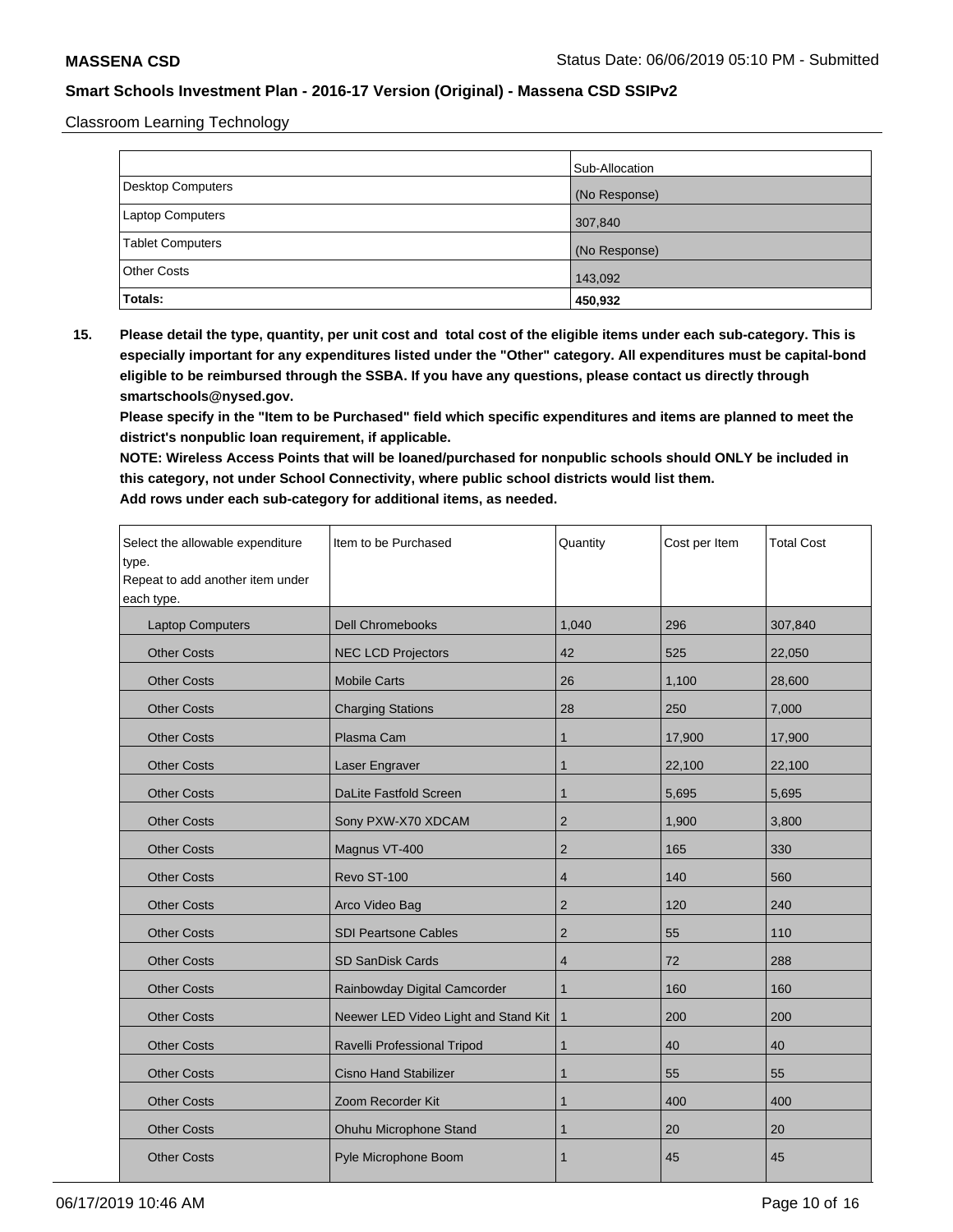Classroom Learning Technology

| Select the allowable expenditure<br>type.<br>Repeat to add another item under<br>each type. | Iltem to be Purchased            | Quantity | Cost per Item | <b>Total Cost</b> |
|---------------------------------------------------------------------------------------------|----------------------------------|----------|---------------|-------------------|
| <b>Other Costs</b>                                                                          | <b>CBI Microphone Cable</b>      |          | 15            | 15                |
| <b>Other Costs</b>                                                                          | Focusrite USB Audio Interface    |          | 160           | 160               |
| <b>Other Costs</b>                                                                          | Audio Technica Condenser         |          | 300           | 300               |
| <b>Other Costs</b>                                                                          | <b>Video Cables</b>              |          | 300           | 300               |
| <b>Other Costs</b>                                                                          | Anticipated NonPublic Technology |          | 32,724        | 32,724            |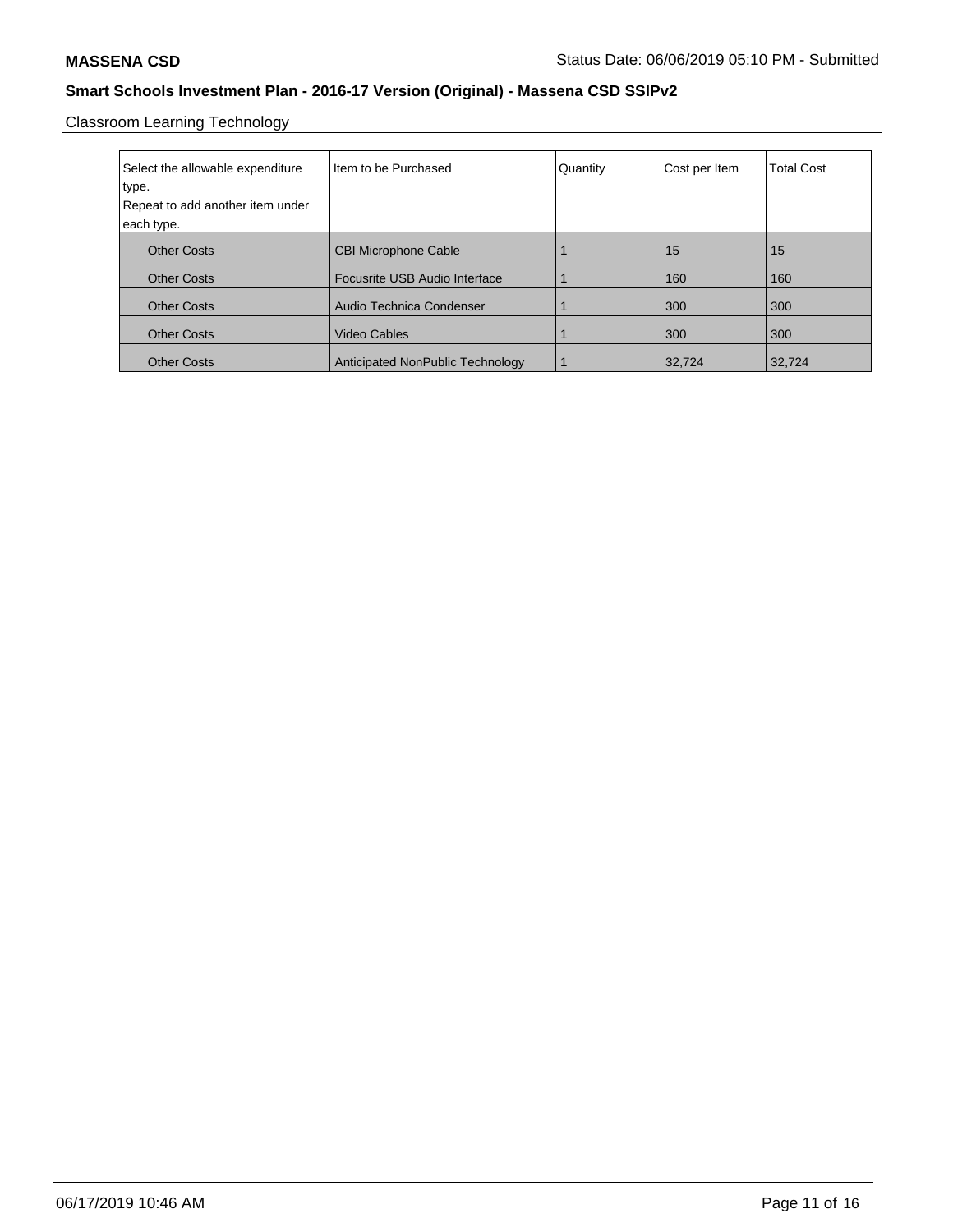#### Pre-Kindergarten Classrooms

**1. Provide information regarding how and where the district is currently serving pre-kindergarten students and justify the need for additional space with enrollment projections over 3 years.**

(No Response)

- **2. Describe the district's plan to construct, enhance or modernize education facilities to accommodate prekindergarten programs. Such plans must include:**
	- **Specific descriptions of what the district intends to do to each space;**
	- **An affirmation that pre-kindergarten classrooms will contain a minimum of 900 square feet per classroom;**
	- **The number of classrooms involved;**
	- **The approximate construction costs per classroom; and**
	- **Confirmation that the space is district-owned or has a long-term lease that exceeds the probable useful life of the improvements.**

(No Response)

**3. Smart Schools Bond Act funds may only be used for capital construction costs. Describe the type and amount of additional funds that will be required to support ineligible ongoing costs (e.g. instruction, supplies) associated with any additional pre-kindergarten classrooms that the district plans to add.**

(No Response)

**4. All plans and specifications for the erection, repair, enlargement or remodeling of school buildings in any public school district in the State must be reviewed and approved by the Commissioner. Districts that plan capital projects using their Smart Schools Bond Act funds will undergo a Preliminary Review Process by the Office of Facilities Planning.**

**Please indicate on a separate row each project number given to you by the Office of Facilities Planning.**

| Project Number |  |
|----------------|--|
| (No Response)  |  |
|                |  |

**5. If you have made an allocation for Pre-Kindergarten Classrooms, complete this table.**

**Note that the calculated Total at the bottom of the table must equal the Total allocation for this category that you entered in the SSIP Overview overall budget.**

|                                          | Sub-Allocation |
|------------------------------------------|----------------|
| Construct Pre-K Classrooms               | (No Response)  |
| Enhance/Modernize Educational Facilities | (No Response)  |
| <b>Other Costs</b>                       | (No Response)  |
| Totals:                                  | 0              |

**6. Please detail the type, quantity, per unit cost and total cost of the eligible items under each sub-category. This is especially important for any expenditures listed under the "Other" category. All expenditures must be capital-bond eligible to be reimbursed through the SSBA. If you have any questions, please contact us directly through smartschools@nysed.gov.**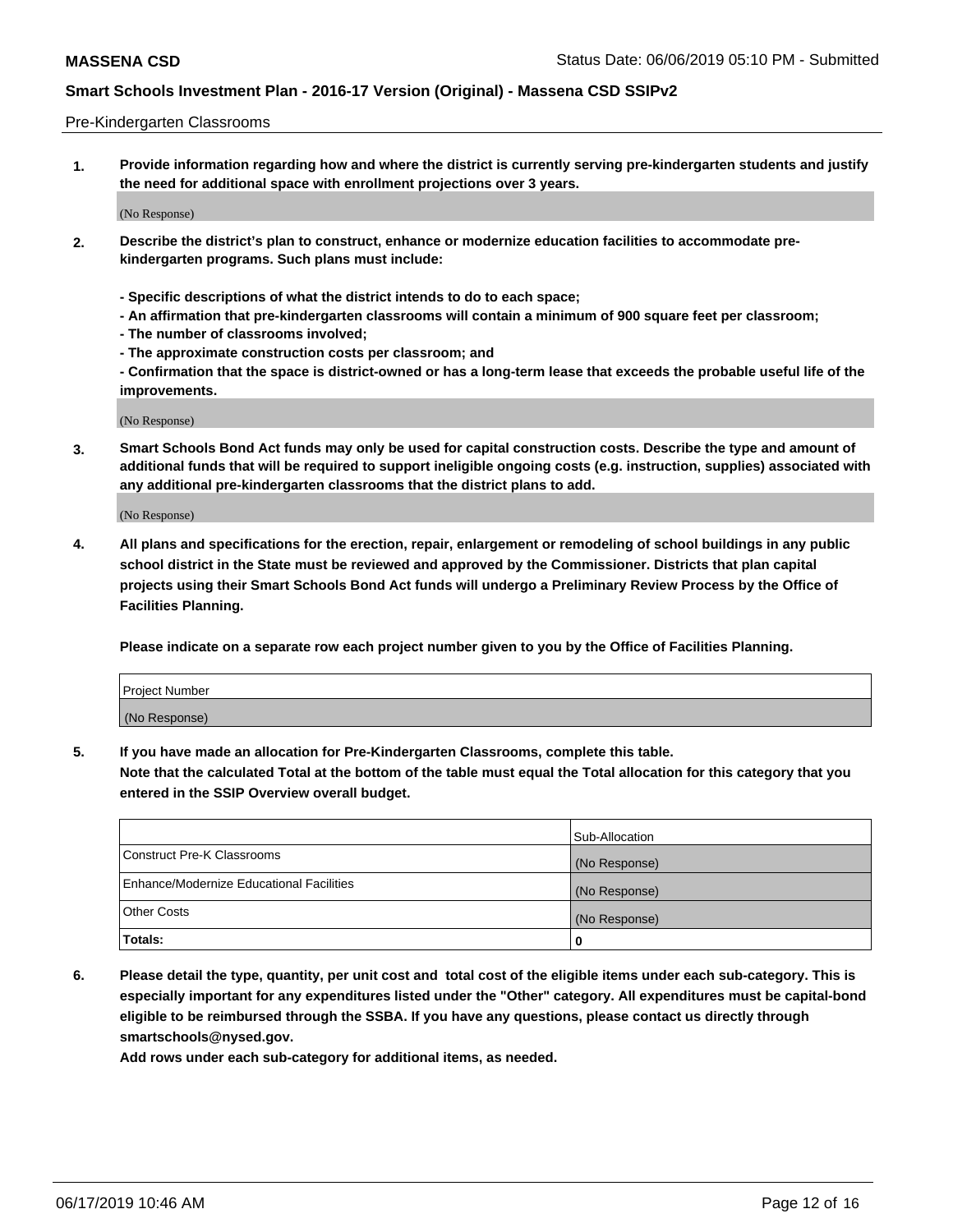Pre-Kindergarten Classrooms

| Select the allowable expenditure | Item to be purchased | Quantity      | Cost per Item | <b>Total Cost</b> |
|----------------------------------|----------------------|---------------|---------------|-------------------|
| type.                            |                      |               |               |                   |
| Repeat to add another item under |                      |               |               |                   |
| each type.                       |                      |               |               |                   |
| (No Response)                    | (No Response)        | (No Response) | (No Response) | (No Response)     |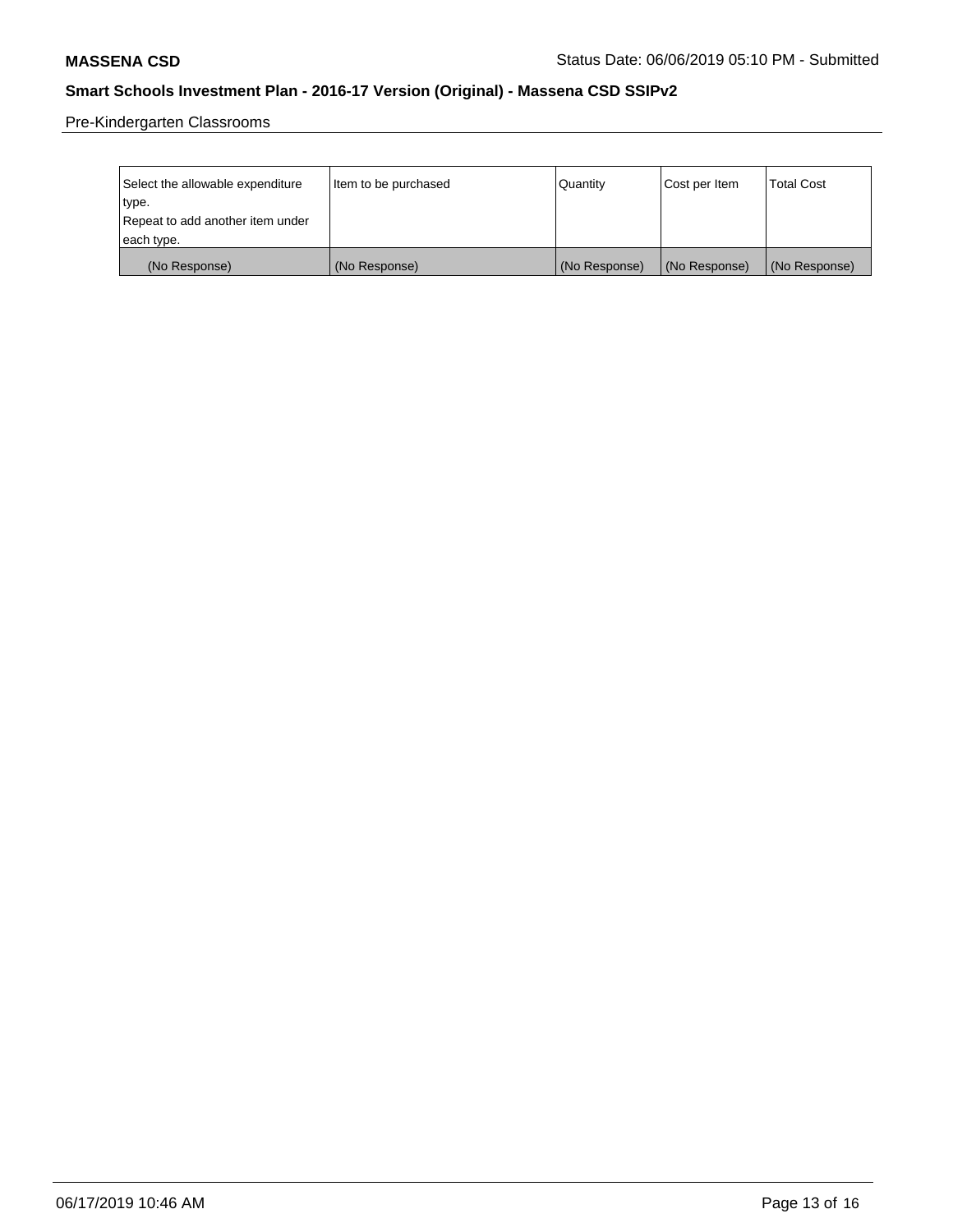Replace Transportable Classrooms

**1. Describe the district's plan to construct, enhance or modernize education facilities to provide high-quality instructional space by replacing transportable classrooms.**

(No Response)

**2. All plans and specifications for the erection, repair, enlargement or remodeling of school buildings in any public school district in the State must be reviewed and approved by the Commissioner. Districts that plan capital projects using their Smart Schools Bond Act funds will undergo a Preliminary Review Process by the Office of Facilities Planning.**

**Please indicate on a separate row each project number given to you by the Office of Facilities Planning.**

| Project Number |  |
|----------------|--|
|                |  |
|                |  |
|                |  |
|                |  |
| (No Response)  |  |
|                |  |
|                |  |
|                |  |

**3. For large projects that seek to blend Smart Schools Bond Act dollars with other funds, please note that Smart Schools Bond Act funds can be allocated on a pro rata basis depending on the number of new classrooms built that directly replace transportable classroom units.**

**If a district seeks to blend Smart Schools Bond Act dollars with other funds describe below what other funds are being used and what portion of the money will be Smart Schools Bond Act funds.**

(No Response)

**4. If you have made an allocation for Replace Transportable Classrooms, complete this table. Note that the calculated Total at the bottom of the table must equal the Total allocation for this category that you entered in the SSIP Overview overall budget.**

|                                                | Sub-Allocation |
|------------------------------------------------|----------------|
| Construct New Instructional Space              | (No Response)  |
| Enhance/Modernize Existing Instructional Space | (No Response)  |
| <b>Other Costs</b>                             | (No Response)  |
| Totals:                                        | 0              |

**5. Please detail the type, quantity, per unit cost and total cost of the eligible items under each sub-category. This is especially important for any expenditures listed under the "Other" category. All expenditures must be capital-bond eligible to be reimbursed through the SSBA. If you have any questions, please contact us directly through smartschools@nysed.gov.**

| Select the allowable expenditure | Item to be purchased | l Quantitv    | Cost per Item | <b>Total Cost</b> |
|----------------------------------|----------------------|---------------|---------------|-------------------|
| type.                            |                      |               |               |                   |
| Repeat to add another item under |                      |               |               |                   |
| each type.                       |                      |               |               |                   |
| (No Response)                    | (No Response)        | (No Response) | (No Response) | (No Response)     |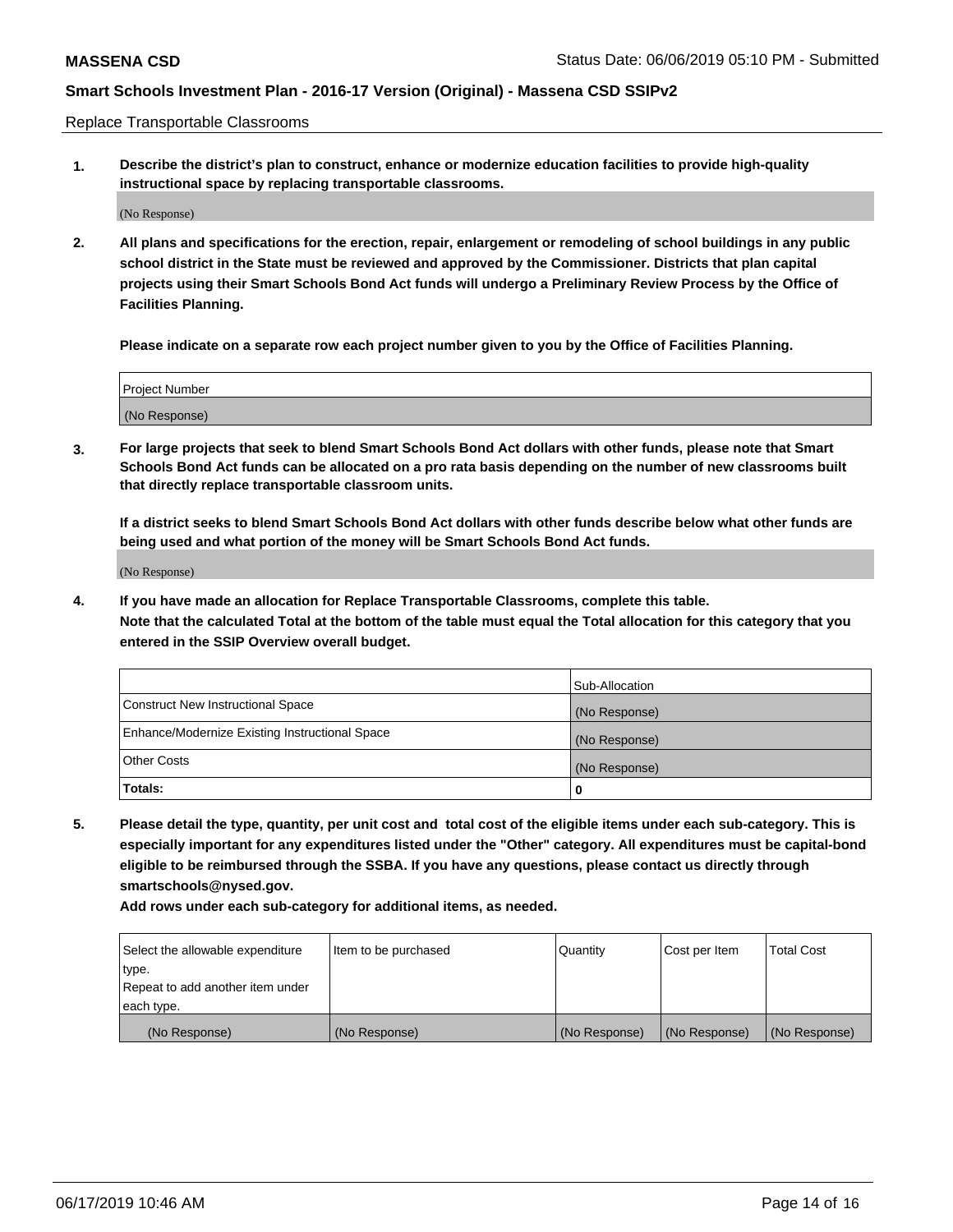High-Tech Security Features

**1. Describe how you intend to use Smart Schools Bond Act funds to install high-tech security features in school buildings and on school campuses.**

(No Response)

**2. All plans and specifications for the erection, repair, enlargement or remodeling of school buildings in any public school district in the State must be reviewed and approved by the Commissioner. Districts that plan capital projects using their Smart Schools Bond Act funds will undergo a Preliminary Review Process by the Office of Facilities Planning.** 

**Please indicate on a separate row each project number given to you by the Office of Facilities Planning.**

| <b>Project Number</b> |  |
|-----------------------|--|
| (No Response)         |  |

- **3. Was your project deemed eligible for streamlined Review?**
	- Yes
	- $\square$  No
- **4. Include the name and license number of the architect or engineer of record.**

| <b>Name</b>   | License Number |
|---------------|----------------|
| (No Response) | (No Response)  |

**5. If you have made an allocation for High-Tech Security Features, complete this table.**

**Note that the calculated Total at the bottom of the table must equal the Total allocation for this category that you entered in the SSIP Overview overall budget.**

|                                                      | Sub-Allocation |
|------------------------------------------------------|----------------|
| Capital-Intensive Security Project (Standard Review) | (No Response)  |
| <b>Electronic Security System</b>                    | (No Response)  |
| <b>Entry Control System</b>                          | (No Response)  |
| Approved Door Hardening Project                      | (No Response)  |
| <b>Other Costs</b>                                   | (No Response)  |
| Totals:                                              | 0              |

**6. Please detail the type, quantity, per unit cost and total cost of the eligible items under each sub-category. This is especially important for any expenditures listed under the "Other" category. All expenditures must be capital-bond eligible to be reimbursed through the SSBA. If you have any questions, please contact us directly through smartschools@nysed.gov.**

| Select the allowable expenditure | Item to be purchased | l Quantitv    | Cost per Item | <b>Total Cost</b> |
|----------------------------------|----------------------|---------------|---------------|-------------------|
| type.                            |                      |               |               |                   |
| Repeat to add another item under |                      |               |               |                   |
| each type.                       |                      |               |               |                   |
| (No Response)                    | (No Response)        | (No Response) | (No Response) | (No Response)     |